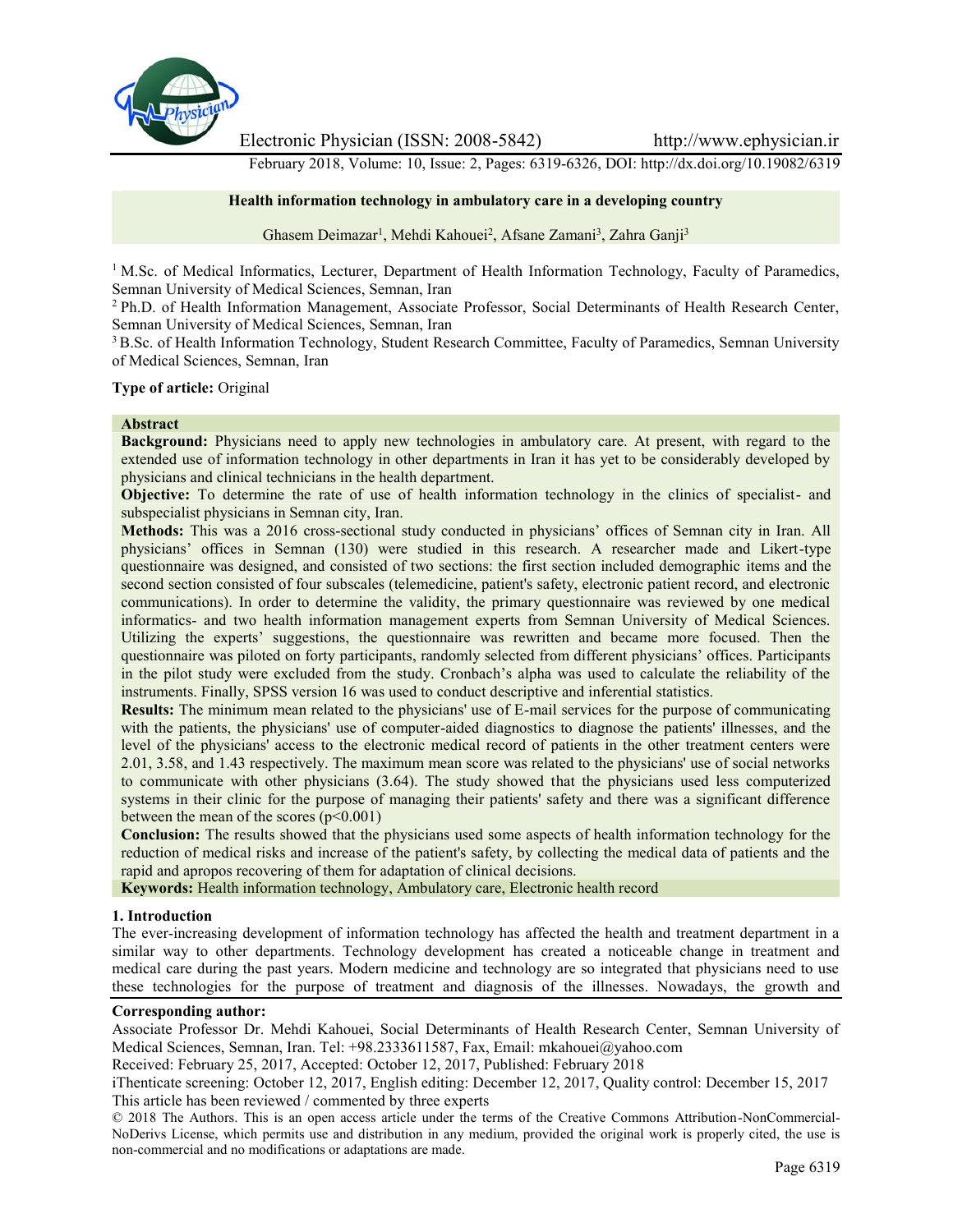development of technology in communication, telecommunications and informatics has resulted in a remarkable evolution in the system of the rendering of health services, too. Furthermore, the different methods of information technology are helping the development of this department, such as the system of saving patients' medical treatment and surgery information, pursuing treatment, telemedicine, surgical robots, patient acceptance and the other systems that the common purpose of which, is the facilitation of treatment affairs (1). During the several past decades, health information technology (HIT) has been increasingly incorporated into the health care process and has been used expansively (2, 3). Initially, HIT was used for material and management purposes; but nowadays health care presenters have been associated to it for the apropos and rapid access to health information because of challenges which have been created in regard to health care (4). Therefore, it is difficult to imagine the health care system without information and communication technology. With regard to this matter, HIT is applied for the purpose of automatizing affairs such as sequencing, diagnosis, electronic process of insurance claims, real time adjustment of bills, electronic tracing of bills and health status of patients (1). Therefore, many studies have been done on the acceptance and use of information technology in regard to health. For instance, information technology causes the reduction of medicinal and pharmaceutical risks (5, 6), improvement of care quality (7-9), increased patient safety (10), improvement of prevention services and increased patient satisfaction (11) and reduction of health care costs (10, 12). In a research done by Hsu et al. for the purpose of studying the effect of health information technology and patient-physician interactions during ambulatory visits, the results showed that by applying HIT in the interactions between the physician and the patient, there were positive effects with regard to the satisfaction with the visit, the communication about the medical decisions and the patient's understanding of medicine decisions (13). Also, in a study done by Hing et al., for the purpose of collecting information about the acceptance of electronic medical records among physicians, it was revealed that 34.8% of physicians used the system of full-electronic or semi electronic medical records, that this statistic shows the increase in an amount of 19.2% from 2006 and 91.2% from 2001. The physicians in the medical institutes, of whom there were more than 11, (74.3%) were more inclined to use the Electronic Medical Record (EMR) while the physicians in small medical institutes (20.6%) were less inclined to use these systems. The centers which had several specialists (52.5%) were more inclined to use the EMR, while its use was less in the clinics with one physician or one kind of specialty (30.3%) (14). Another study was done by Rittenbouse et al., with the aim of studying the increased acceptance of HIT and its use in small offices of care. The results of this study illustrated that physicians had electronic access to patients' laboratory results, clinical data and drug information from their office with the rate of 83%, 66% and 43% respectively. Furthermore only 21% of physicians used E-mail to communicate with their patients (15). A research done by Kahouei et al. in Semnan city, reported the lack of integrity of clinical information systems in medical issues as the main obstacle to using computers in clinical areas. As many as 55.6% selected the increasing of awareness towards a clinical information system as the first solution to increase doctors' willingness to use information technology (16). As such, physicians need to apply new technologies in ambulatory care. To date, with regard to the extended use of information technology in the other departments in Iran, it is yet to be considerably developed by physicians and clinical technicians in the health department; while, applying this technology causes further realization of treatment purposes, presentation of better services and access to the information at the minimum amount of time, increased patients' satisfaction, increased efficiency of the system and decreased possible costs. Therefore, the use of this technology in the health department would result in the peremptory movement toward a better and vivid future, and the health care organizations should familiarize themselves to these systems to overcome the initial challenges in their application. Therefore, since clinical staff (e.g. physicians) are one of the important groups in using HIT in the medical field, studying the present situation about the rate of physicians using new technology seems necessary. Indeed, the support of HIT by clinical staff (e.g. physicians, nurses etc.) can lead to the extensive use of this technology. Thus, these questions can be asked; due to the extension of information technology in the health sector in developed and developing countries, how is the rate of using telemedicine services in ambulatory care centers of Semnan city? Also, due to the existence of health information systems in hospitals throughout Iran and Semnan, what is the rate of use of the patient's electronic health record? Also, if clinical staff use it, how much has it affected patients' safety management? As such, this study aimed to assess the amount of use of health information technology in the clinics of specialist and subspecialist physicians in Semnan city.

### **2. Material and Methods**

This was a cross-sectional study conducted in physicians' offices in Semnan city, Iran. The research was carried out from April to December, 2016. The target offices are equipped with clinical information systems. All of the physicians' offices in Semnan (130) were studied in this research. Thus, no sampling procedure was used. A Likerttype questionnaire was used for collecting data. This instrument, which was designed based on the available literature, consisted of two sections: the first section included demographic items such as age, gender, work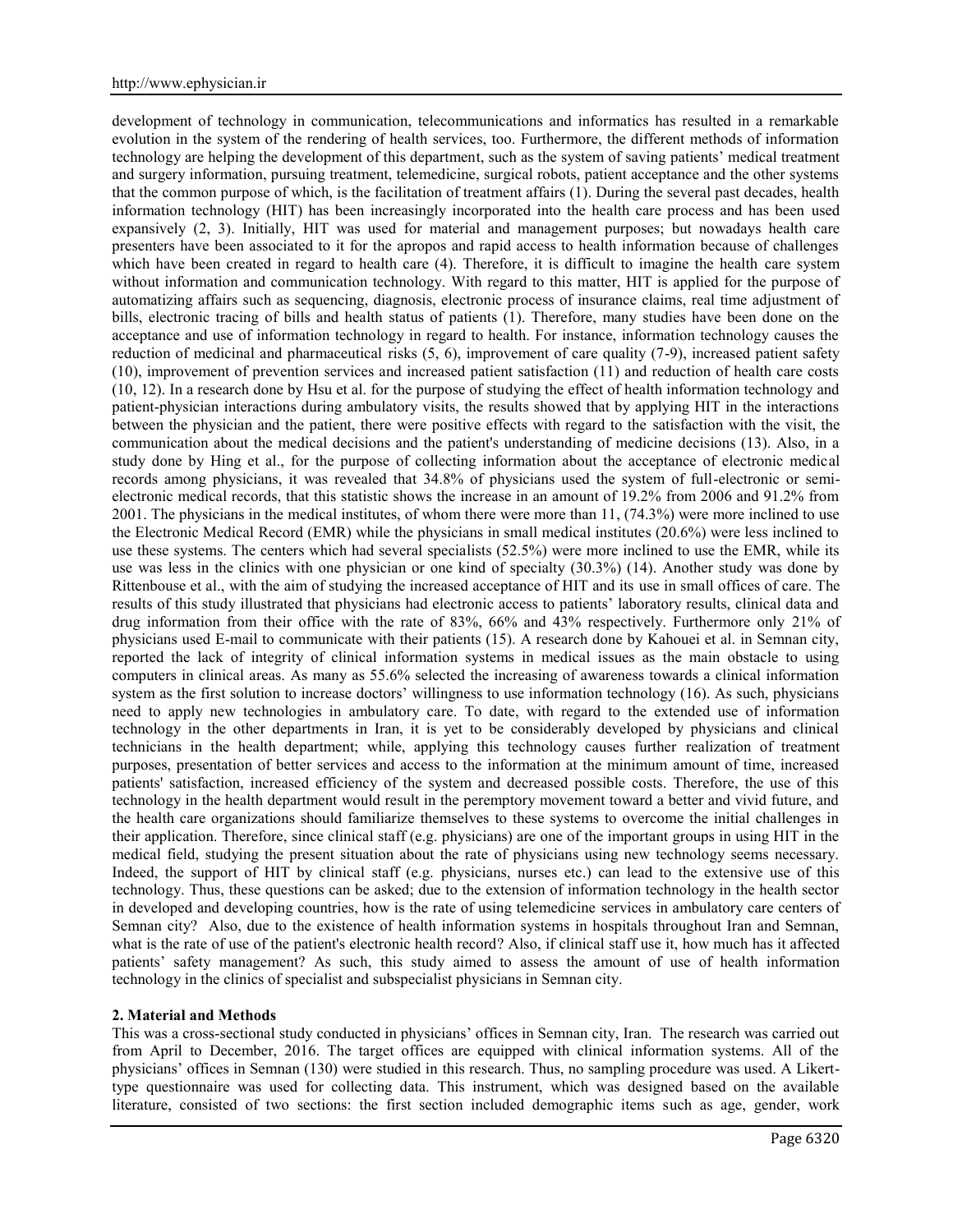experience, and specialty. The second section consisted of four subscales. The first subscale aimed at measuring the use of telemedicine (6 questions), the second subscale, which tapped into management of patients' safety includes 5 questions, the third subscale measured electronic patient records (5 questions); and the fourth subscale aimed at measuring electronic communications, includes 8 questions (Table 1).

|                              | Questions                                                                                                                                                         | Mean SD        |              | Mean<br>rank | p-<br>value |
|------------------------------|-------------------------------------------------------------------------------------------------------------------------------------------------------------------|----------------|--------------|--------------|-------------|
| Telemedicine                 | How much do you use computer systems and Internet in your                                                                                                         | 2.99           | 1.301        | 5.86         | < 0.001     |
|                              | office?<br>How much do you use information and communication technology<br>(ICT) for telemedicine services?                                                       | 2.27           | 1.18         | 4.14         |             |
|                              | How much do you use teleconsultation services for your patients?                                                                                                  | 2.60           | 1.23         | 4.90         |             |
|                              | How much do you use Email services for consulting your patients?                                                                                                  | 2.01           | 1.05         | 3.65         |             |
|                              | How much do you do teleconsultation with other specialists in your<br>office about your patients?                                                                 | 2.96           | 1.16         | 5.69         |             |
|                              | How much do you use mobile health systems (such as smart<br>phones) to communicate with your patients in order to follow up<br>patient care?                      | 2.54           | 1.30         | 4.76         |             |
| Patient safety<br>management | How much do you rely on telemedicine services in terms of patient<br>safety?                                                                                      | 3.51           | $0.977$ 4.68 |              | < 0.001     |
|                              | How much do computer systems and application software increase<br>patient safety in your opinion?                                                                 | 3.44           | 0.964        | 4.58         |             |
|                              | How much do you use computer systems to check drug interactions<br>according to patients' age and weight in your office?                                          | 2.77           | 1.23         | 3.57         |             |
|                              | How much do you use computer systems to check drug side effects<br>and drug contraindications for patients in your office?                                        | 2.95           | 1.24         | 3.91         |             |
|                              | How much do you use diagnosis assistance systems (e.g. artificial<br>intelligence systems, expert systems) in your office to diagnose<br>your patients' diseases? | 1.54           | 0.909        | 1.76         |             |
| Electronic Health<br>Record  | How much do you use electronic medical records in your office for<br>patients?                                                                                    | 1.97           | 1.40         | 3.51         | < 0.001     |
|                              | How much do you register patients' medication orders<br>electronically in your office?                                                                            | 1.62           | 1.17         | 3.12         |             |
|                              | How much do you register patients' laboratory test orders<br>electronically in your office?                                                                       | 1.69           | 1.22         | 3.26         |             |
|                              | How much do you register patients' imaging orders electronically<br>in your office?                                                                               | 1.88           | 1.38         | 3.45         |             |
|                              | How much do you access patients' electronic medical records in<br>other centers from your office?                                                                 | 1.43           | $0.907$ 2.97 |              |             |
| Electronic<br>Communication  | How much do you use online social networks to communicate with<br>your patients?                                                                                  | 2.33           | 1.30         | 4.65         | < 0.001     |
|                              | How much do you use social networks (e.g. Telegram, Viber, Line,<br>etc.) to communicate with other physicians?                                                   | 3.64           | 1.12         | 6.87         |             |
|                              | How much do you use Email services to communicate with other<br>specialists?                                                                                      | 2.91           | 1.23         | 5.87         |             |
|                              | How much do you communicate electronically with other medical<br>centers (e.g. hospitals, clinics, etc.) from your office?                                        | $\boxed{2.01}$ | 1.15         | 4.03         |             |
|                              | How much do you use electronic systems to access patients'<br>imaging reports (e.g. radiology, CT scan, sonography, MRI, etc.)?                                   | 2.18           | 1.31         | 4.30         |             |
|                              | How much do you communicate electronically with pharmacies (to<br>prescribe patients' drug medication electronically)?                                            | 1.51           | $0.874$ 3.06 |              |             |
|                              | How much do you use electronic systems in your office to access<br>patients' laboratory results (electronic communication with<br>laboratory)?                    | 1.52           | $0.874$ 3.09 |              |             |
|                              | How much do you communicate electronically with insurance<br>organizations for patients' reimbursement?                                                           | 2.06           | 1.23         | 4.13         |             |

**Table 1.** Mean score of physician's attitude about using HIT in physician's offices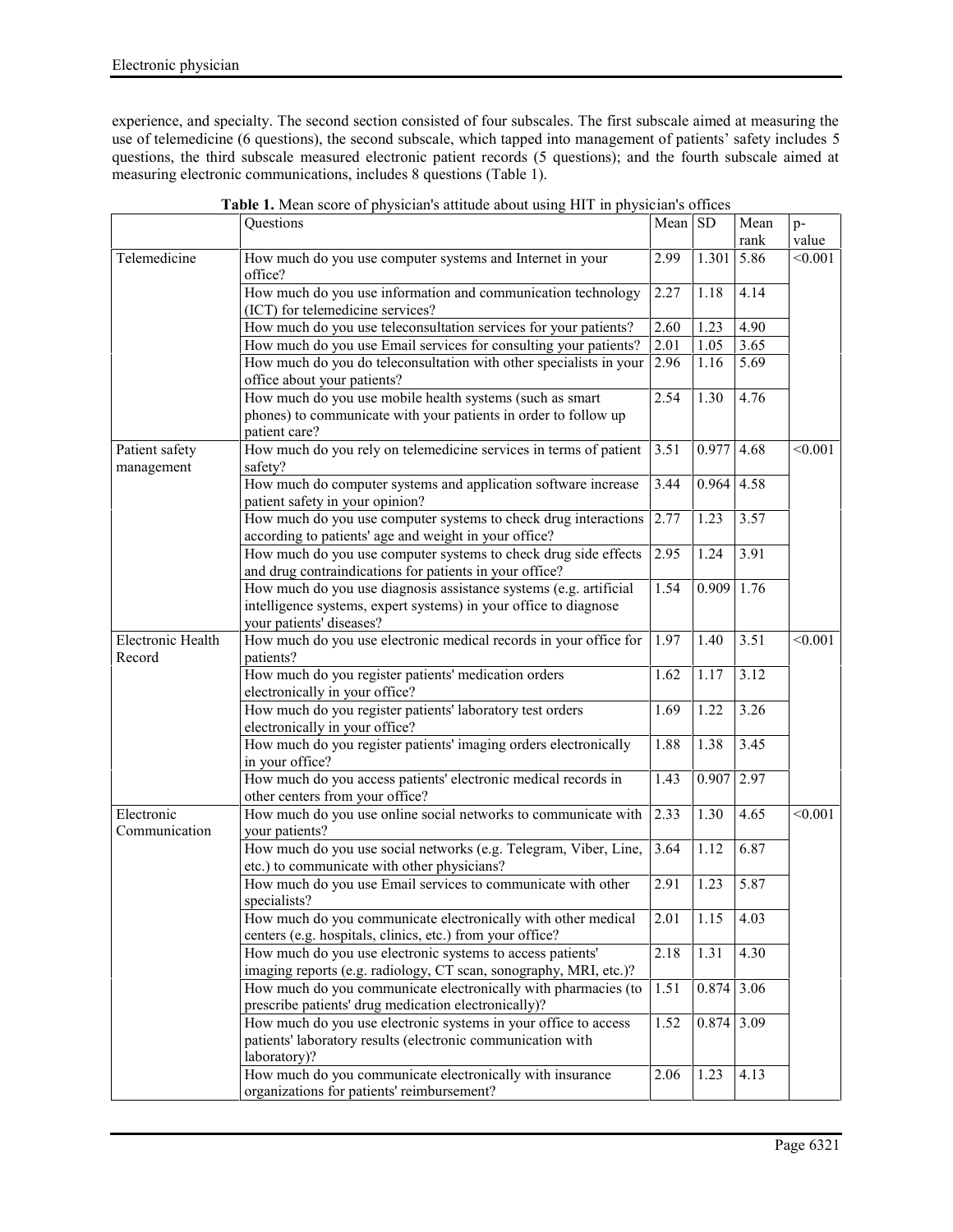The answers on each item were measured on a 5-point Likert type scale, never=1, very low=2, low=3, high=4 and very high=5. In order to determine the validity, the primary questionnaire was reviewed by one medical informatics and two health information management experts from Semnan University of Medical Sciences. Utilizing the experts' suggestions, the questionnaire was rewritten and became more focused. Then the questionnaire was piloted on forty participants, randomly selected from different physicians' offices. Participants in the pilot study were excluded from the study. Cronbach's alpha was used to calculate the reliability of the instruments, with the results indicating indices of 0.707 for the telemedicine section, 0.724 for the section of management of patient's safety, 0.872 for the section of electronic health record, and 0.808 for the electronic communications section. Next, further revisions were made and some statements were rephrased. Lastly, the final version of the anonymous questionnaire was distributed among the research community ( $n = 130$ ) who were working in hospitals, and they were asked to complete the questionnaire. Furthermore, SPSS (version 16) was used to conduct descriptive and inferential statistics in a similar way to the Friedman test. First, we obtained ethical approval from the Medical Ethics Committee of Semnan University (IR.SEMUMS.REC.1394.164). Then, we prepared a cover letter describing the purposes of the study. The letter explained that responding to the survey indicated the participants' consent to take part in the research. It also assured the participants that all responses would be kept confidential.

### **3. Results**

The results of the present study showed that of a total 130 people of the statistic population, 95 people (73.07%) participated in this study. Of these participants, 75 people (78.9%) were specialists and 20 people (21.2%) were subspecialists. The average of the individuals' age and the mean of their work experience were 43.26 years and 12.93 years, respectively (Table 2). The minimum mean related to the physicians' use of E-mail services for the purpose of communicating with the patients was 2.01.

| <b>Habit 2.</b> The staat participants enaracteristics |                          |    |               |  |  |  |
|--------------------------------------------------------|--------------------------|----|---------------|--|--|--|
| Variables                                              |                          |    | $\frac{0}{0}$ |  |  |  |
|                                                        | Female                   | 59 | 62.1          |  |  |  |
| <b>Sex</b>                                             | Male                     | 39 | 37.9          |  |  |  |
| Education                                              | Expert                   | 75 | 78.9          |  |  |  |
|                                                        | Specialist               | 20 | 21.2          |  |  |  |
| Specialty                                              | Pediatrician             | 14 | 14.4          |  |  |  |
|                                                        | Neurology and psychiatry | 5  | 5.3           |  |  |  |
|                                                        | Internist                | 15 | 15.8          |  |  |  |
|                                                        | Surgery                  | 12 | 12.6          |  |  |  |
|                                                        | Radiology                | 6  | 6.3           |  |  |  |
|                                                        | Dermatology              | 5  | 5.3           |  |  |  |
|                                                        | Gynecology               | 6  | 6.3           |  |  |  |
|                                                        | Dentistry                | 9  | 9.5           |  |  |  |
|                                                        | Other                    | 23 | 24.2          |  |  |  |
| Age (year) (Mean±SD)                                   | $43.26 \pm 9.22$         |    |               |  |  |  |
| Work experience (year) (Mean $\pm$ SD)                 | $12.93 \pm 9.77$         |    |               |  |  |  |

**Table 2.** The study participants' characteristics

The other results revealed that the physicians used the distance consulting services with other physicians, regarding their patients. Also, there was a significant difference between the mean of the scores  $(p<0.001)$  (Table 1). The findings relating to the amount of the physicians' use of health information technology in the management of the patient's safety, showed that the maximum mean score related to the system of electronic record of medical orders in the reduction of pharmaceutical interference and the minimum mean score related to the physicians' use of Computer-Aided Diagnostics to diagnose the patients' illnesses, have the scores of 3.58 and 1.54, respectively. The study results showed that the physicians used less computerized systems in their clinic for the purpose of managing their patients' safety and there was a significant difference between the mean of the scores (p<0.001) (Table 1). The findings related to the electronic health record (Table 1) showed that the minimum mean score (1.43) was related to the level of the physicians' access to the electronic medical record of patients in the other treatment centers. The study results revealed that the physicians did not use the specialist systems extensively in their clinics. Also, there was a significant difference between the mean of the scores  $(p<0.001)$ . Respecting the electronic communications (Table 1), the results express that the maximum mean score was related to the physicians' use of social networks to communicate with the other physicians (3.64) and the minimum mean score was related to the electronic communication of physicians with the pharmacies from the clinic, and there was a significant difference between the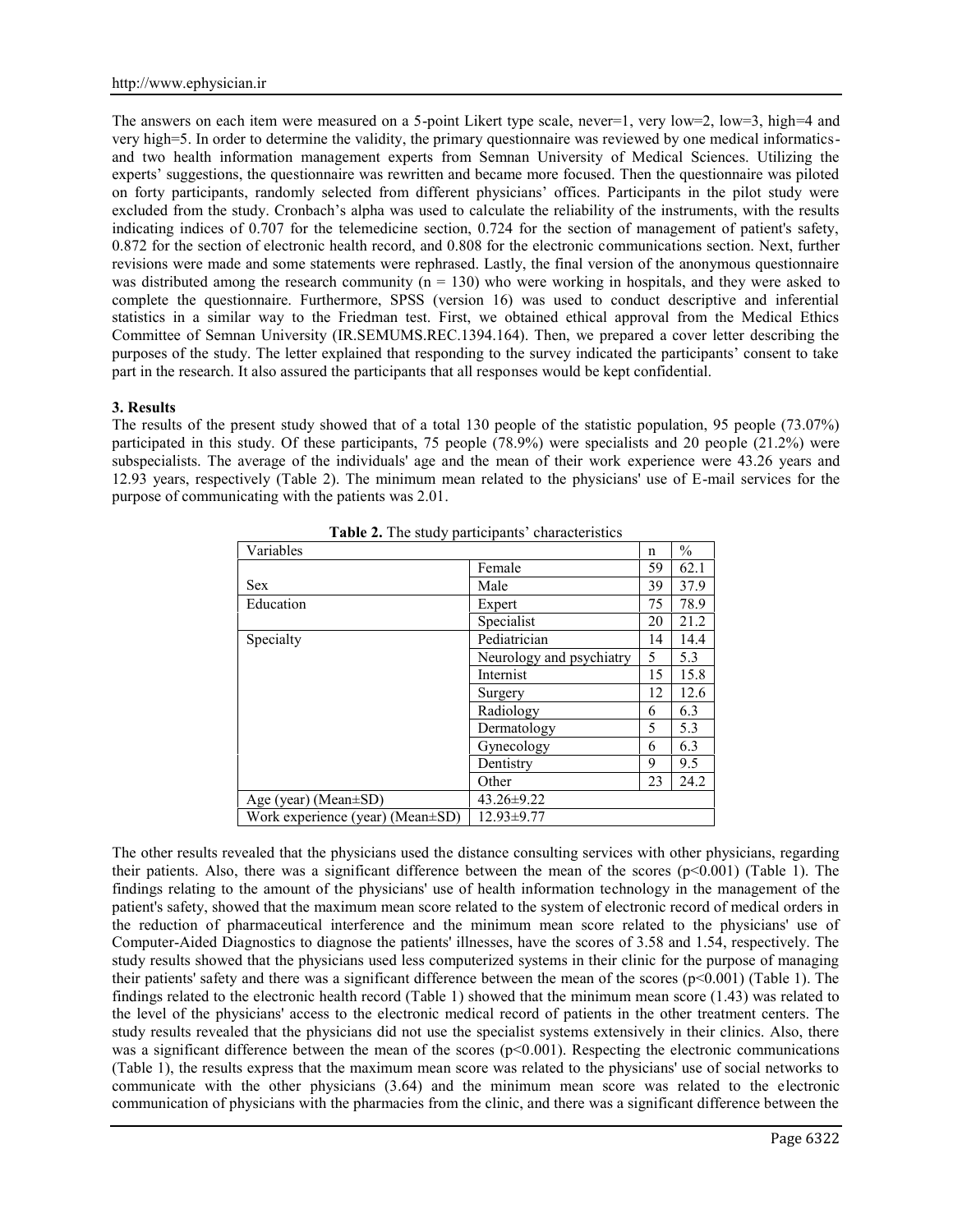mean scores ( $p<0.001$ ). The other findings of the present study showed that the maximum and minimum mean scores in the use of HIT were related to the management of the patients' safety and electronic health record, respectively (Figure 1).



**Figure 1.** Average score of the use of HIT by physicians for Ambulatory care in different scopes

# **4. Discussion**

## *4.1. Telemedicine*

The findings relating to the amount of the physicians' use of telemedicine services revealed that the physicians in the ambulatory care centers limitedly used these services for their patients. It seems that the physicians were less willing toward the use of cellphones to pursue the long-distance care of their patients. The results showed that the physicians could not apply the health information technology in ambulatory care in the interactions of a physician with the patient, and were not able to increase the patient's satisfaction with the visit, improve the communication related to the medical decisions or extol the patient's understanding of these decisions (13). In fact, telemedicine can improve the management of severe illnesses. Also, it can reduce the unnecessary references of the patients and the treatment costs (17). The other findings of the present study showed that most of the physicians did not use E-mail for the purpose of long-distance consulting with their patients. These findings are dissimilar to the study of Gaster and his co-workers in 2003 who showed that 72% of the physicians used E-mail services for communicating with their patients (18). Perhaps, the reason most Iranian physicians do not use communicational technology is the lack of patients' access to proper internet, or the patients' not using E-mail, or the lack of reimbursement for long-distance consulting services for Iranian physicians. The results of the study done by Brown et al. showed that the use of electronic communications was limited in clinical care centers, such that just 30.5% of physicians communicated with their patients using E-mail (19).

### *4.2. Management of patient's safety*

The results of this research showed that some of the physicians believed that the use of health information technology in ambulatory care centers causes the reduction of medical risks and increases the patients' safety. Nevertheless, some physicians had never used computerized systems in their clinic for the study of pharmaceutical interferences with regard to the age and weight of the patient. This could be due to the fact that there is no national pharmaceutical database in Iran for physicians to check pharmaceutical interferences and cases of the prohibition of consumption of drugs; this has resulted in an increase of risk and ultimately, the reduction of the level of patient safety (20 At the time physician is ordering, the CPOE with having CDSS (21) can reduce pharmaceutical errors and increase patient safety by checking drug interactions and allergies, and also calculating the drug dose with regard to patient's information such as his/her age and weight (22).

### *4.3. Electronic Health Record*

According to the research findings, most of the physicians did not record their pharmaceutical orders (Mean= 1.62), the requests of the patient's experiments (Mean= 1.69) or requests of the patients' radiology (Mean= 1.88) in an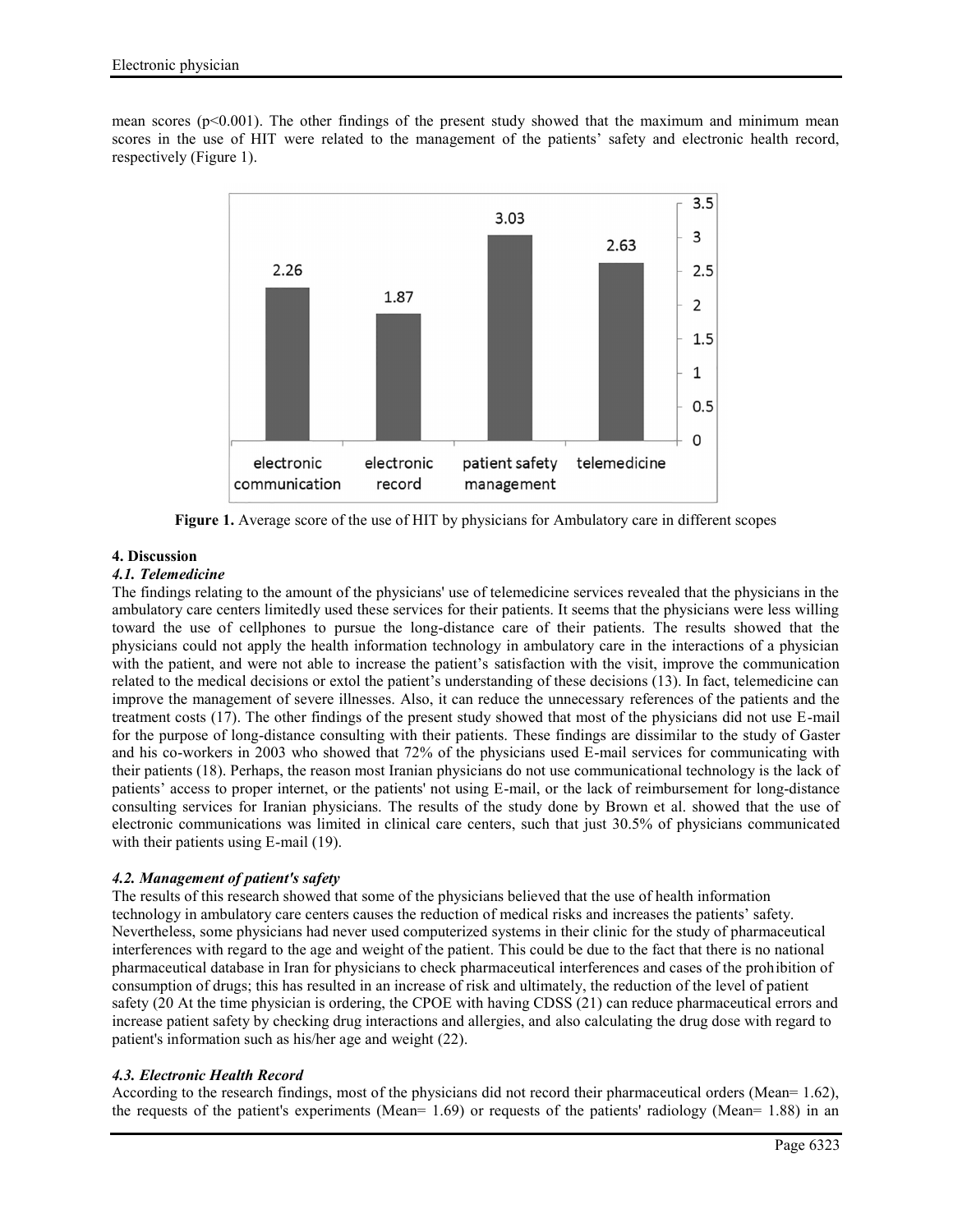electronic form. The physicians recorded their orders on paper and most of the information of ambulatory patients was not recorded and the physicians could not survey the clinical antecedents of their patients in the subsequent visits of patients. This similar to the results of the study done by DesRoches et al., who showed that physicians recorded 95% of pharmaceutical orders and 68% of requests of patients' tests in an electronic form that this matter led to the physicians' access to all pharmaceutical antecedents and tests of the patients, in necessary situations (23). The research results showed that Iranian physicians were not so inclined to use the electronic record. This matter reveals a lack of the physicians' knowledge of abundant advantages of electronic health record (such as apropos access to all clinical information such as the patients' prescription history, patients family medical history, sensitivities and allergies of patients, test results of patients, surgery and the other services to patients).

### *4.4. Electronic communications:*

According to the research findings, the physicians rarely used online social networks (mean= 2.33) for communicating with their patients, despite the fact that the physicians and patients' personal use of online social networks are going to be extensively developed. The reason for this, is the lack of reimbursement for telemedicine services and lack of the physicians' tendency toward applying this technology. However, 48.8% of the physicians used online social networks for the purpose of communicating with other physicians. In this regard, a study was done by Brown et al., and its results showed that just 21.2% of physicians believed that social networks are suitable for communication between physician and patient. Also, the other results of the present study showed that most of the physicians used social networks for personal use (19). The results of this study showed that most of the physicians did not record pharmaceutical orders, requests of patient's tests or requests of radiology of patients in an electronic form in their clinic. It is for this reason that the computerized systems of the physicians' clinics did not communicate electronically with pharmacies, laboratories and radiography centers. Therefore, the physicians had no electronic access to the test results and reports of radiology and pharmaceutical prescriptions of their patients in necessary situations and for this reason, they are not able to constantly check the clinical status of their patients. In this regard, the study of Hayek et al. showed that the physicians recorded patients' pharmaceutical prescriptions in the computerized system of their clinics, and these requests had an integrated relation with the electronic medical record of their patients, and the requests were forwarded to the pharmacies after checking the pharmaceutical interferences and then the patients received their pharmaceutical prescriptions after the reference to the pharmacies (24).

### *4.5. Limitation*

The results of this study should be interpreted with caution because the study was conducted using a researcher made questionnaire. Also, non-generalizable results of the study, because of it being done in a city, is of the other limitations of this study. However, the study results were in line with other studies in this field.

### **5. Conclusions**

The results showed that the physicians used, in some ways, health information technology for the reduction of medical risks and the increase of the patients' safety by collecting the medical data of patients and the rapid and apropos recovering of the data for adaptation of clinical decisions. This status of systems is for different reasons, such as lack of physicians' familiarity and knowledge of advanced technology in the health department, and lack of necessary substructures for the implementation of these systems. Therefore, the management of the patients' safety and the physician-patient electronic communication, can be improved by applying the new technologies in ambulatory care centers.

### **Acknowledgments:**

Research reported in this publication was supported by a grant [number: 959] from the Semnan University of Medical Sciences, Semnan, Iran. We would like to thank the clinical research development unit of Kowsar / Amiralmomenin Educational, Research and Therapeutic Centers of Semnan University of Medical Sciences for providing facilities to this work. Researchers would like to thank all the physicians of Semnan for participating in this study

### **Conflict of Interest:**

There is no conflict of interest to be declared.

### **Authors' contributions:**

All authors contributed to this project and article equally. All authors read and approved the final manuscript.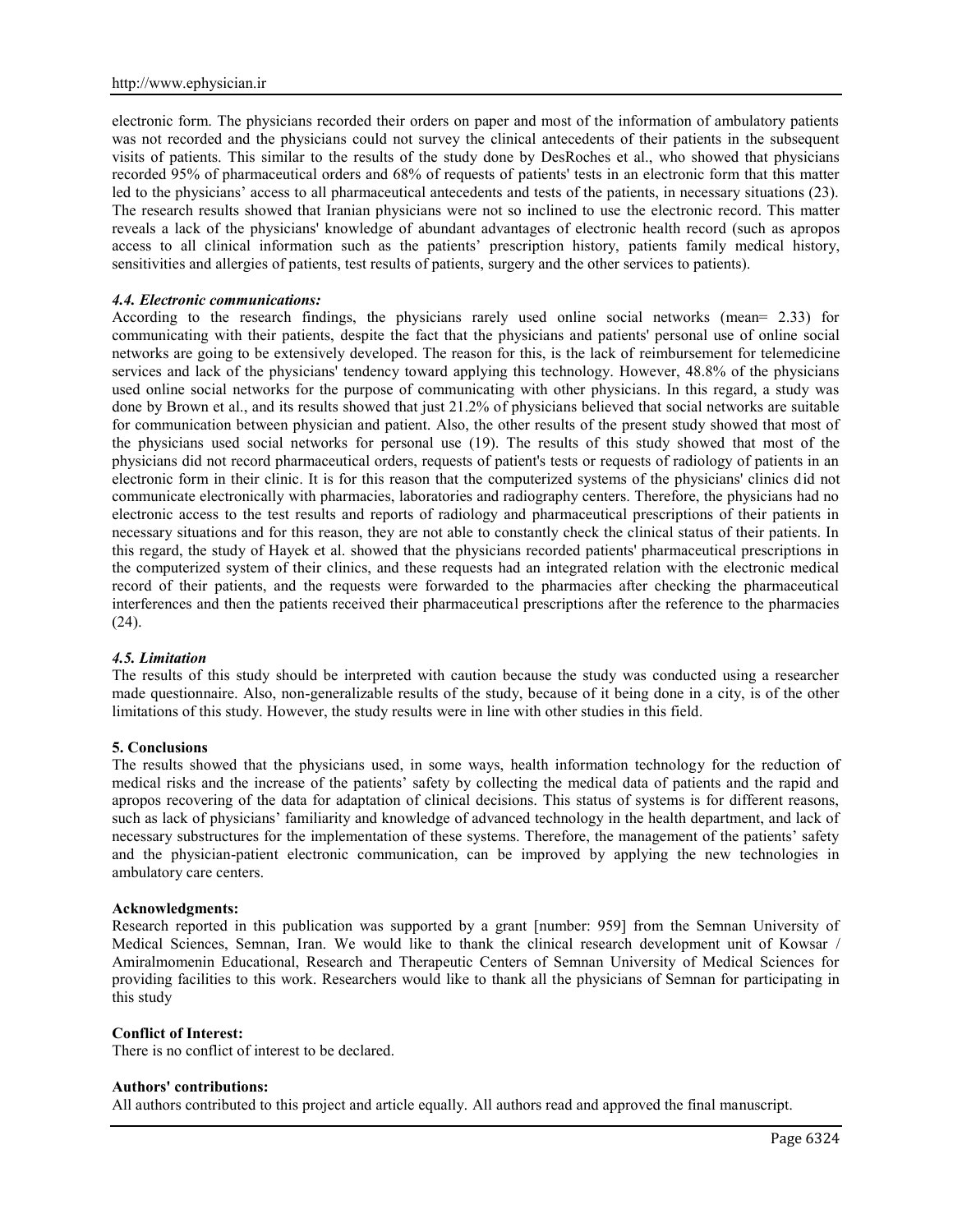## **References:**

- 1) Sadoughi F SM, Ehteshami A, Aminpour F. health information technology. 2014: 4.
- 2) Bates DW, Cohen M, Leape LL, Overhage JM, Shabot MM, Sheridan T. Reducing the frequency of errors in medicine using information technology. J Am Med Inform Assoc. 2001; 8(4): 299-308. PMID: 11418536, PMCID: PMC130074.
- 3) Bello IS, Arogundade FA, Sanusi AA, Ezeoma IT, Abioye-Kuteyi EA, Akinsola A. Knowledge and utilization of Information Technology among health care professionals and students in Ile-Ife, Nigeria: a case study of a university teaching hospital. J Med Internet Res. 2004; 6(4): e45. doi: 10.2196/jmir.6.4.e45. PMID: 15631969, PMCID: PMC1550621.
- 4) Sinha R. Impact of health information technology in public health. Sri Lanka Journal of Bio-Medical Informatics. 2010; 1(4). doi: 10.4038/sljbmi.v1i4.2239.
- 5) Kaushal R, Shojania KG, Bates DW. Effects of computerized physician order entry and clinical decision support systems on medication safety: a systematic review. Arch Intern Med. 2003; 163(12): 1409-16. doi: 10.1001/archinte.163.12.1409. PMID: 12824090.
- 6) Kruse CS, Kristof C, Jones B, Mitchell E, Martinez A. Barriers to Electronic Health Record Adoption: a Systematic Literature Review. J Med Syst. 2016; 40(12): 252. doi: 10.1007/s10916-016-0628-9. PMID: 27714560, PMCID: PMC5054043.
- 7) Himmelstein DU, Wright A, Woolhandler S. Hospital computing and the costs and quality of care: a national study. The American Journal of Medicine. 2010; 123(1): 40-6. doi: 10.1016/j.amjmed.2009.09.004.
- 8) Mennemeyer ST, Menachemi N, Rahurkar S, Ford EW. Impact of the HITECH Act on physicians' adoption of electronic health records. J Am Med Inform Assoc. 2016; 23(2): 375-9. doi: 10.1093/jamia/ocv103. PMID: 26228764.
- 9) Persell SD, Kaiser D, Dolan NC, Andrews B, Levi S, Khandekar J, et al. Changes in performance after implementation of a multifaceted electronic-health-record-based quality improvement system. Med Care. 2011; 49(2): 117-25. doi: 10.1097/MLR.0b013e318202913d. PMID: 21178789.
- 10) Sood HS, McNeil K. How is health information technology changing the way we deliver NHS hospital care? Future Hospital Journal. 2017; 4(2): 117-20. doi: 10.7861/futurehosp.4-2-117.
- 11) Buntin MB, Burke MF, Hoaglin MC, Blumenthal D. The benefits of health information technology: a review of the recent literature shows predominantly positive results. Health Aff (Millwood). 2011; 30(3): 464-71. doi: 10.1377/hlthaff.2011.0178. PMID: 21383365.
- 12) Police RL, Foster T, Wong KS. Adoption and use of health information technology in physician practice organisations: systematic review. Inform Prim Care. 2010; 18(4): 245-58. PMID: 22040851.
- 13) Hsu J, Huang J, Fung V, Robertson N, Jimison H, Frankel R. Health information technology and physician patient interactions: impact of computers on communication during outpatient primary care visits. J Am Med Inform Assoc. 2005; 12(4): 474-80. doi: 10.1197/jamia.M1741. PMID: 15802484, PMCID: PMC1174892.
- 14) Hing ES, Burt CW, Woodwell DA. Electronic medical record use by office-based physicians and their practices: United States, 2006. Adv Data. 2007; (393): 1-7. PMID: 18019786.
- 15) Rittenhouse DR, Ramsay PP, Casalino LP, McClellan S, Kandel ZK, Shortell SM. Increased Health Information Technology Adoption and Use Among Small Primary Care Physician Practices Over Time: A National Cohort Study. Annals of family medicine. 2017; 15(1): 56-62. doi: 10.1370/afm.1992. PMID: 28376461, PMCID: PMC5217844.
- 16) Kahouei M, Asefi A, Davoodi Z, Mousavi RS. The prioritization of barrier and facilitators in physicians'adoption towards information technology in health area. Health Inf Manage. 2014; 11(5): 557.
- 17) Finet P, Jeannès RLB, Dameron O, Gibaud B. Review of current telemedicine applications for chronic diseases. Toward a more integrated system? IRBM. 2015; 36(3): 133-57. doi: 10.1016/j.irbm.2015.01.009.
- 18) Gaster B, Knight CL, DeWitt DE, Sheffield JV, Assefi NP, Buchwald D. Physicians' use of and attitudes toward electronic mail for patient communication. J Gen Intern Med. 2003; 18(5): 385-9. PMID: 12795738, PMCID: PMC1494854.
- 19) Brown J, Ryan C, Harris A. How doctors view and use social media: a national survey. J Med Internet Res. 2014; 16(12): e267. doi: 10.2196/jmir.3589. PMID: 25470407, PMCID: PMC4275505.
- 20) Kazemi A, Rabiei R, Moghaddasi H, Deimazar G. Pharmacy Information Systems in Teaching Hospitals: A Multi-dimensional Evaluation Study. Healthcare Informatics Research. 2016; 22(3): 231-7. doi: 10.4258/hir.2016.22.3.231. PMID: 27525164, PMCID: PMC4981583.